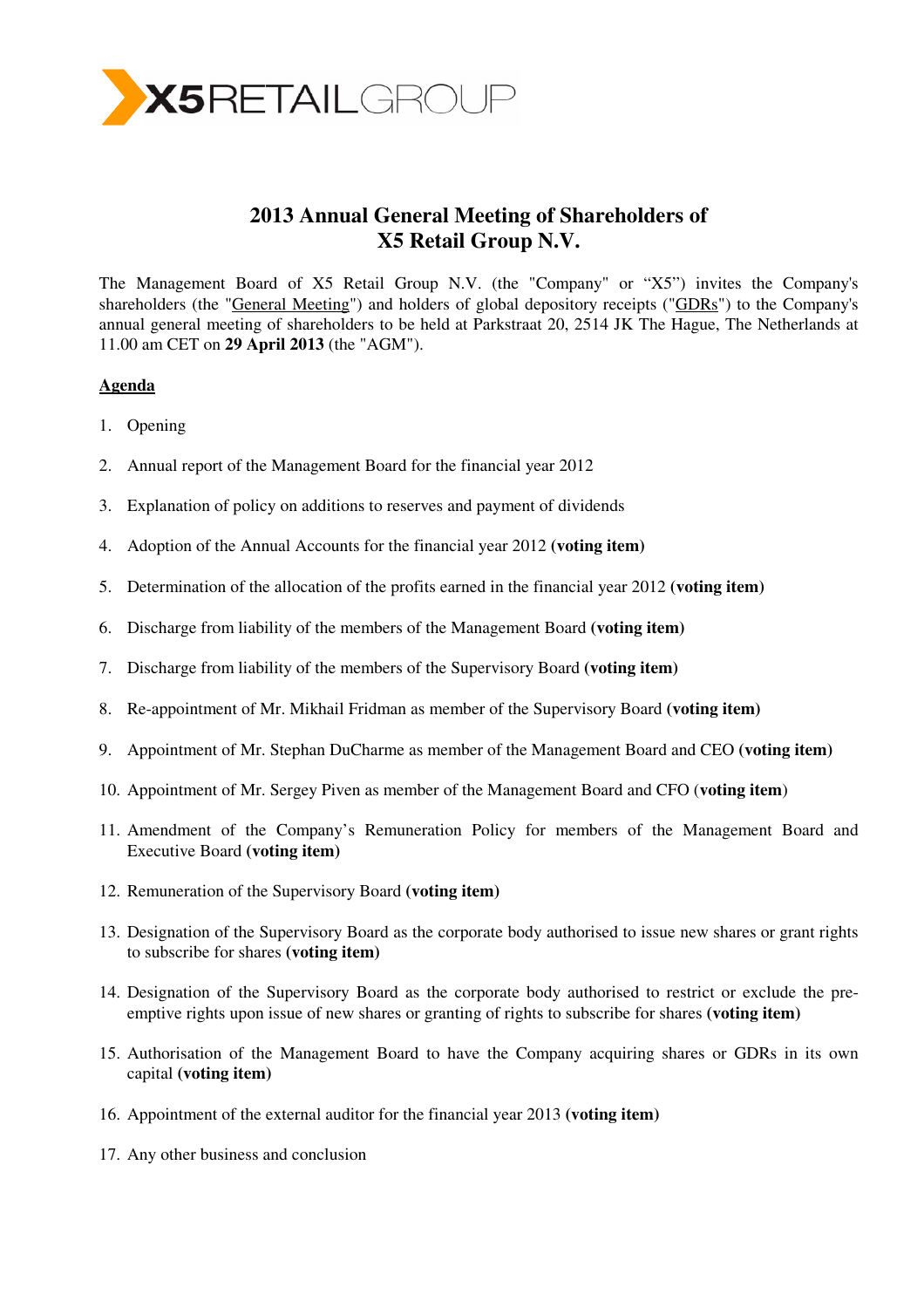

#### Record date

Persons with the right to vote and/or the right to attend the AGM are considered to be those persons who on **1 April 2013** after processing of all debit and credit entries up to and including that day (the "Record Date") are registered in one of the registers mentioned hereafter.

The Company's annual report for the financial year 2012 (the "2012 Annual Report"), which includes the Company's balance sheet and profit and loss account with the explanatory notes (the "2012 Annual Accounts") are available on the Company's website www.x5.ru and will also be deposited for inspection by the shareholders and other persons entitled to attend the AGM at the Company's offices in Amsterdam, The Netherlands and are available free of charge. Copies will also be available for inspection at the AGM.

The shareholders' register of the Company in Amsterdam, The Netherlands, has been designated as register to certify the shareholders entitled to vote on the shares. The shareholders identified as entitled to vote on the basis of the shareholders register of the Company on the Record Date may exercise their rights to vote and attend the AGM. These shareholders may also exercise their rights to vote and/or attend the AGM by a written proxy, in the English language, duly executed and legalised in accordance with the laws of the country where the proxy is issued. Proxy holders shall present their written proxy at the AGM.

The register of GDR holders maintained by The Bank of New York Mellon (the "Depository") indicates the persons entitled to GDRs on the Record Date and entitled to give voting instructions to the Depositary pursuant to Article 12 of the GDR Terms and Conditions. GDR holders may instruct the Depositary with regard to the exercise of voting rights with respect to Deposited Shares (as defined in the GDR Terms and Conditions) by completing, signing and returning to the Depositary the relevant voting documentation forwarded by the Depositary to the GDR holders following receipt by the Depositary from the Company. The deadline for providing instructions to the Depositary will be specified by the Depositary in the information provided to GDR holders. The Depositary will procure the exercise of voting instructions received from GDR holders by the relevant deadline in accordance with the GDR Terms and Conditions and the normal processes of the Depositary.

Alternatively, GDR holders who wish to vote in person at the AGM will, on request, be granted an exclusive proxy to do so by the Depository. A GDR holder to whom such exclusive proxy has been granted must notify the Management Board of the Company of their intention to attend and vote at the AGM and must provide the Management Board with a copy of such proxy at least five (5) days prior to the AGM. GDR holders who intend to vote in this manner must provide sufficient proof of identification on admission to the AGM. In addition, if the exclusive proxy has been granted by the Depository to a GDR holder which is a legal entity, the person who represents such legal entity at the AGM must provide sufficient proof that he is duly authorised to do so by means of a statement from a local lawyer or notary admitted to practice in the jurisdiction of the GDR holder, duly executed and legalised in accordance with the laws of such jurisdiction.

Amsterdam, 18 March 2013

The Supervisory Board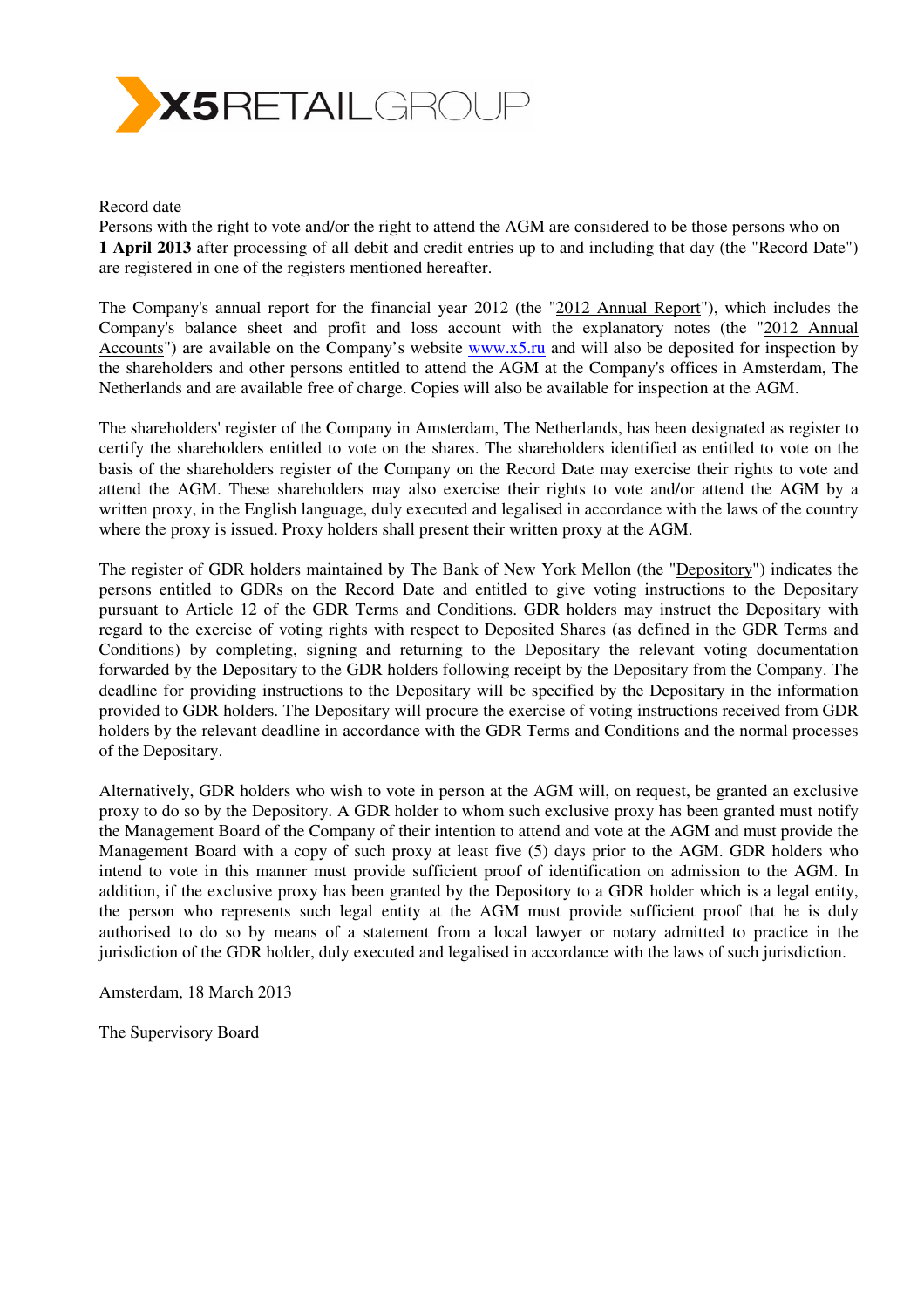

#### **Explanatory Notes to the Agenda**

# **Item 2**

# **Annual report of the Management Board for the financial year 2012**

This agenda item includes an account of the financial year 2012, including the report of the Supervisory Board.

# **Item 3 Explanation of policy on additions to reserves and payment of dividends**

The Management Board will give an explanation to the General Meeting of the dividend and reservation policy of the Company.

# **Item 4** (voting item) **Adoption of the Annual Accounts for the financial year 2012**

It is proposed to the General Meeting to adopt the 2012 Annual Accounts. The 2012 Annual Accounts are included in the 2012 Annual Report which is deposited for inspection by the shareholders and other persons entitled to attend the AGM at the Company's offices in Amsterdam, The Netherlands. Copies of the Annual Report 2012 are available on-line on the Company's website, and will also be available for inspection at the AGM.

# **Item 5** (voting item) **Determination of the allocation of the profits earned in the financial year 2012**

The Supervisory Board proposes to the General Meeting to transfer the result for the financial year 2012 to the other reserves of the Company (2012 Annual Report, page 133).

# **Item 6** (voting item) **Discharge from liability of the members of the Management Board**

It is proposed to the General Meeting to discharge the members of the Management Board from all liability in relation to the exercise of their duties in the financial year 2012, to the extent that such exercise is apparent from the 2012 Annual Report or has been otherwise disclosed to the General Meeting prior to the approval of the 2012 Annual Accounts.

# **Item 7** (voting item) **Discharge from liability of the members of the Supervisory Board**

It is proposed to the General Meeting to discharge the members of the Supervisory Board from all liability in relation to the exercise of their duties in the financial year 2012, to the extent that such exercise is apparent from the 2012 Annual Report or has been otherwise disclosed to the General Meeting prior to the approval of the 2012 Annual Accounts.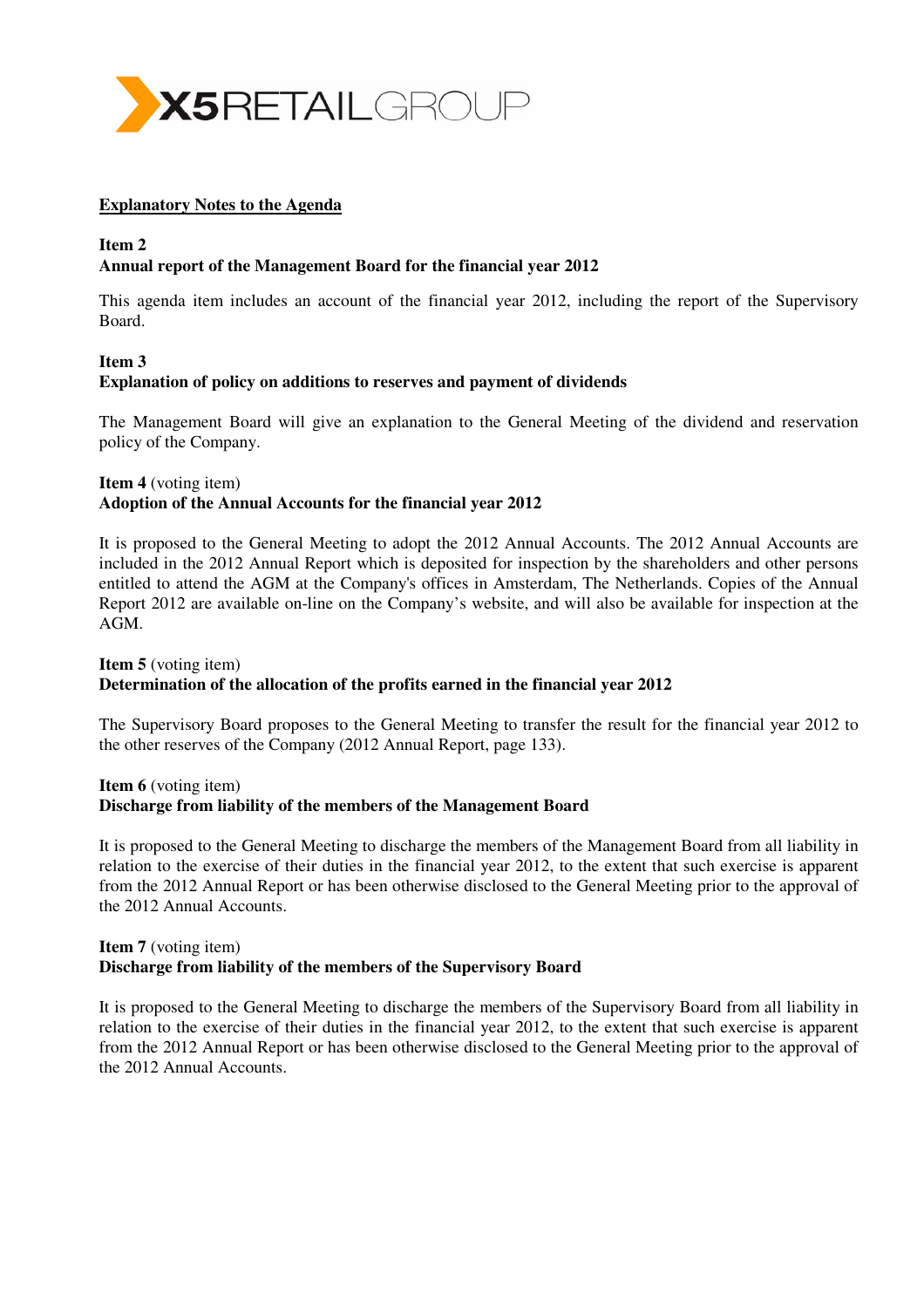

# **Item 8** (voting item) **Re-appointment of Mr. Mikhail Fridman as member of the Supervisory Board**

Under the rotation schedule of the Supervisory Board, Mr. Fridman reaches his end of term as Supervisory Board member this year. Mr. Fridman is eligible for re-appointment. The Supervisory Board proposes to appoint Mr. Fridman for a new term ending on the day of the annual general meeting of shareholders to be held in 2017, which is the fourth year after the year of the re-appointment.

*Mr. Mikhail Fridman* (21 April 1964), a Russian citizen, serves as Chairman of the Supervisory Board of Alfa Group and is one of Alfa Group's principal founders. He also serves as the Chairman of the Supervisory Board of Alfa Finance Holdings S.A. and is a member of the Supervisory Board of ABH Holdings S.A. (holding company for Alfa-Banking Group) and of VimpelCom. He is also a member of the International Advisory Board of the Council of Foreign Relations (USA). Mikhail graduated from the Moscow Institute of Steel and Alloys.

Mr. Fridman was appointed to the Supervisory Board of the Company in 2006, and re-appointed for a second term in 2009 in accordance with the Company's rotation schedule for members of the Supervisory Board. The Supervisory Board recommends to appoint Mr. Fridman for a new term in view of his knowledge of X5, and his knowledge and experience of the financial and economic aspects of Russian businesses. Mr. Fridman is an indirect shareholder of CTF Holdings Ltd. which on its turn owns, both directly and through its subsidiaries, 47,86% in the Company.

Subject to the re-appointment of Mr. Fridman, and following the resignation of Mr. Defforey as member and Chairman of the Supervisory Board, the Supervisory Board is composed of 5 members, and one vacancy. The Board is determined to restore the balance in its composition between independent and non-independent members, and initiated the search to fill the vacancy.

# **Item 9** (voting item) **Appointment of Mr. Stephan DuCharme as member of the Management Board and CEO**

The Supervisory Board proposes to appoint Mr. DuCharme as member of the Management Board and Chief Executive Officer for a term ending on the day of the annual general meeting of shareholders to be held in 2017, which is the fourth year after the year of the appointment.

*Mr. Stephan DuCharme* (20 April 1964), a U.S./German citizen, served on X5's Supervisory Board since 2008. Previously he held positions with SUN Group, Alfa Group, European Bank for Reconstruction and Development (EBRD) and Salomon Brothers Inc. Stephan has served on the Boards of Directors of CSA Czech Airlines, Alfa Bank, SUN-Interbrew Ltd. and JSC SUEK. He graduated with distinction from the University of California at Berkeley and received his MBA from INSEAD.

Mr. DuCharme was appointed to the Supervisory Board of the Company in 2008, and re-appointed for a second term in 2012. He was nominated as CEO by the Supervisory Board in January 2013, following a six months period during which he assumed the CEO's responsibilities in a delegated capacity. In accordance with provision II.2.14 of the Dutch Corporate Governance Code the main elements of Mr. DuCharme's contract with the Company are available on the Company's website.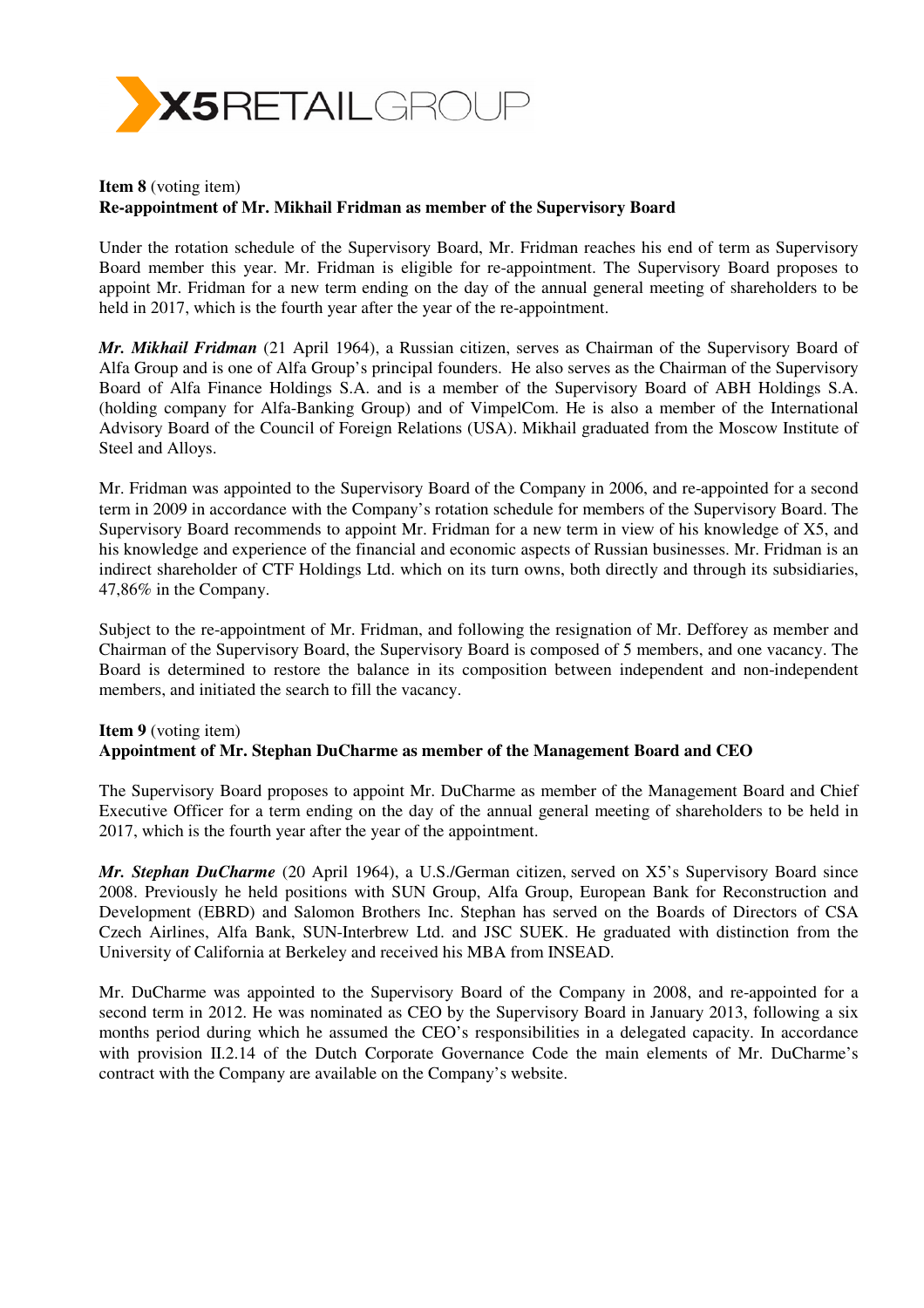

# **Item 10** (voting item) **Appointment of Mr. Sergey Piven as member of the Management Board and CFO**

Following the resignation of Mr. Balfe as per 8 March 2013, the Supervisory Board proposes to appoint Mr. Piven as member of the Management Board and Chief Financial Officer for a term ending on the day of the annual general meeting of shareholders to be held in 2017, which is the fourth year after the year of the appointment.

*Mr. Sergey Piven* (14 March 1974), a Belarusian citizen, joined X5 in 2011 as Finance Director for the Commercial Division. In 2012 he became Deputy Commercial Director responsible for the X5's purchasing function. Prior to joining X5, he was Investment Director with A1, the private equity arm of Alfa Group, and part of the founding team and eventually CEO of Belmarket Co., a start-up supermarket retail chain owned by A1 in Belarus. Prior to that he was Director for Strategic Planning with Alfa Group. From 1999 to 2005, Sergey held several management positions in the finance function of Ford Motor Company in Cologne, Gothenburg, Helsinki and Moscow. Sergey holds an MBA from INSEAD and a MA degree from Minsk State Linguistic University.

In accordance with provision II.2.14 of the Dutch Corporate Governance Code the main elements of Mr. Piven's contract with the Company are available on the Company's website.

## **Item 11** (voting item) **Amendment of the Company's Remuneration Policy for members of the Management Board and Executive Board**

#### New deferred cash-incentive plan

During the course of 2012 the Supervisory Board decided to change the remuneration policy, in order to increase the effectiveness of the policy by increasing transparency and by simplifying it. The adjusted policy aligns with X5's strategy and better allows the Company to attract, motivate and retain qualified executives who will lead the Company in achieving its strategic objectives. Under the new remuneration policy the current short- and long-term variable components are substituted by one cash-based incentive plan. This plan intends to support both long-term value creation and short-term company objectives.

The new plan no longer makes the distinction between short-term and long-term performance period; the performance period for variable compensation will be one year. At the beginning of each performance period, the variable cash-based compensation is granted conditionally. After the performance year the amount of conditional variable compensation that can be allocated shall be established, based on the achievement of both individual and company performance criteria. The on-target payout as a percentage of annual base salary is set at a maximum level of 300%, divided in three equal components payable over a three year period.

The direct component, one third of total variable remuneration, is paid in the year following the performance year. The deferred component, i.e. the remaining two thirds of the total variable remuneration, will be paid in equal parts on the second and third anniversary of the grant date, subject to continuous employment with the Group. This deferred component is intended to serve the objective of retaining the plan participants for a longer period of time.

Participants receive an 'on target' bonus opportunity for achieving both company and individual performance criteria. The Supervisory Board shall determine the weight of each of the performance criteria prior to each performance year. Company performance criteria may include net sales, like-for-like sales and EBITDA. The personal performance targets include targets related to divisional performance, mission-related or key projectrelated targets, as well as qualitative behavioral targets. Both the corporate and personal performance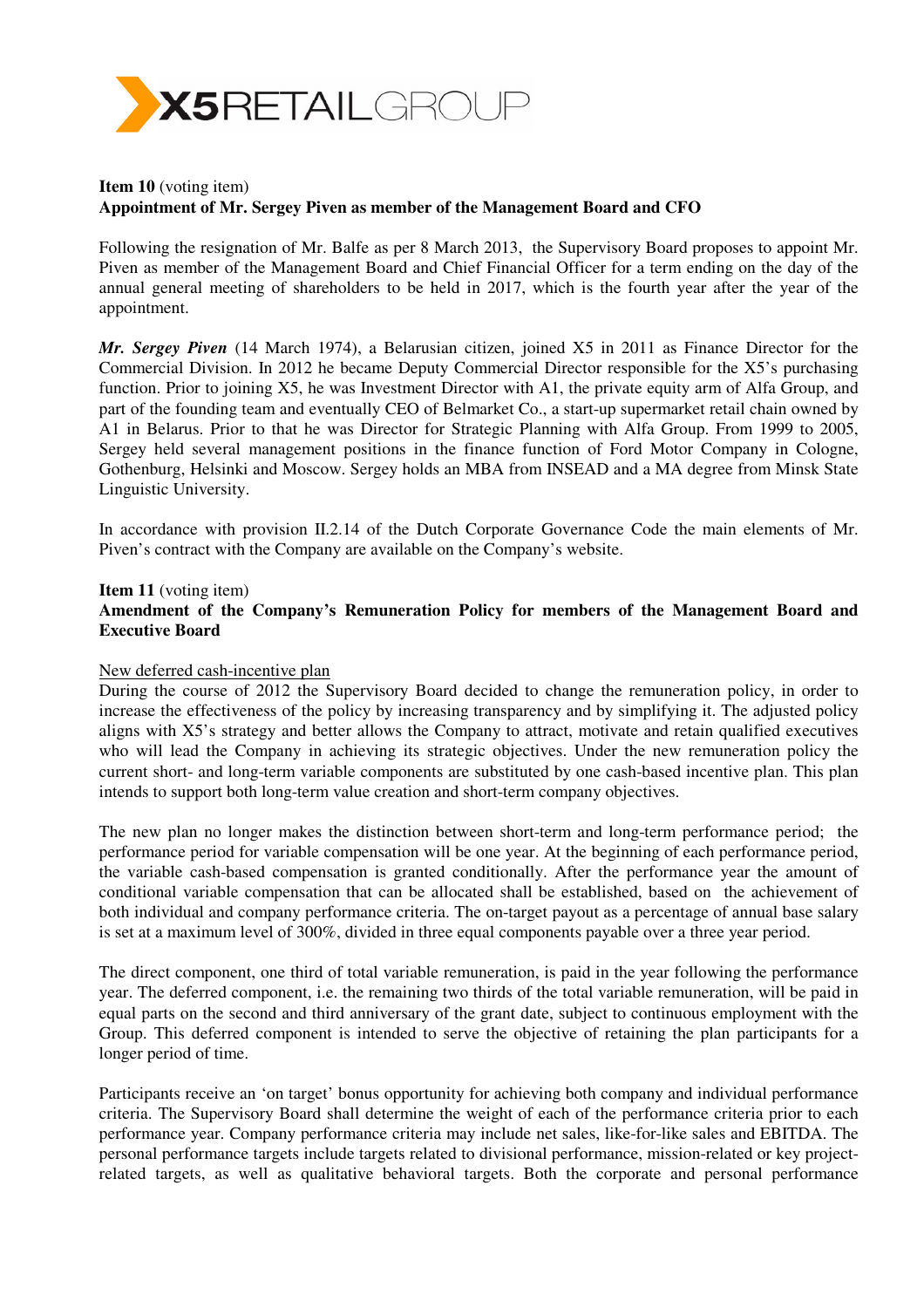

measures are considered success factors for the Company in the short-term, while also contributing to the achievement of the long-term objectives of the Company, including in particular strengthening the Company's leading position in the Russian retail sector.

#### **Item 12** (voting item) **Remuneration of the Supervisory Board**

Extraordinary compensation on a temporary basis to Messrs. DuCharme, Defforey and Couvreux

Prior to his nomination as CEO in January 2013, Mr. DuCharme assumed the CEO's responsibilities in a delegated capacity during the six months period following the resignation of Mr. Gusev. For the fulfillment of this role, Mr. DuCharme was given the particular assistance of Mr. Defforey and Mr. Couvreux.

Subject to approval of the General Meeting of Shareholders, the Supervisory Board proposed to compensate these exceptional, temporary efforts by allocating the CEO's annual base salary and variable compensation entitlements to Stephan DuCharme on a pro rata basis. The Supervisory Board also proposed that Mr. Defforey and Mr. Couvreux receive additional compensation in terms of dedicated time and responsibilities.

*Extraordinary compensation overview for Messrs. Defforey and Couvreux (in USD):* 

|                    | <b>Cash Remuneration**</b> |
|--------------------|----------------------------|
| Hervé Defforey*    | 229,096                    |
| Christian Couvreux | 326.184                    |

\* Hervé Defforey stepped down from the Supervisory Board as per 15 March 2013

\*\* Per Board member the extraordinary cash remuneration is based on 25% of the CEO's annual base salary of RR 42,000,000 calculated on a pro rata basis, for the period from 13 July 2012 until 30 June 2013 (Mr. Couvreux) and 13 July 2012 until 15 March 2013 (Mr. Defforey)

#### *Extraordinary compensation overview for Mr. DuCharme (in USD):*

|                  | <b>Cash Remuneration 2012*</b> | Cash Bonus $2012**$ | Number of conditionally granted RSUs<br>under tranche $3***$ |
|------------------|--------------------------------|---------------------|--------------------------------------------------------------|
| Stephan DuCharme | 629.344                        | 314,672             | 18.369                                                       |

\* The extraordinary cash remuneration is based on 100% of the CEO's annual base salary of RR 42,000,000 calculated on a pro rata basis from 13 July until 31 December 2012

\*\* The extraordinary cash bonus is based on non-achievement of the quantitative corporate performance indicators and full achievement of the personal performance targets

\*\*\* non-performance based RSUs only, i.e. one third of the total pro rata entitlement of 55,107 RSUs, in accordance with the RSU Plan Rules

#### Annual grant of Restricted Stock Units to independent members of the Supervisory Board

As from 2013 the Company's Restricted Stock Unit Plan will remain in place for independent members of the Supervisory Board. X5 acknowledges that the award of equity-based instruments to members of the Supervisory Board constitutes a deviation from the Dutch Corporate Governance Code. However, given the international context in which the Company operates, X5 believes it is necessary to allow members of the Supervisory Board to align their interests with those of shareholders and strengthen their commitment and confidence in the future of the Company.

It is proposed to the General Meeting that under the Restricted Stock Unit Plan, the Supervisory Directors Alexander Tynkovan and Christian Couvreux shall be granted a number of Restricted Stock Units (RSUs) with award date 19 May 2014, equal to 100% of the gross annual remuneration of the relevant Supervisory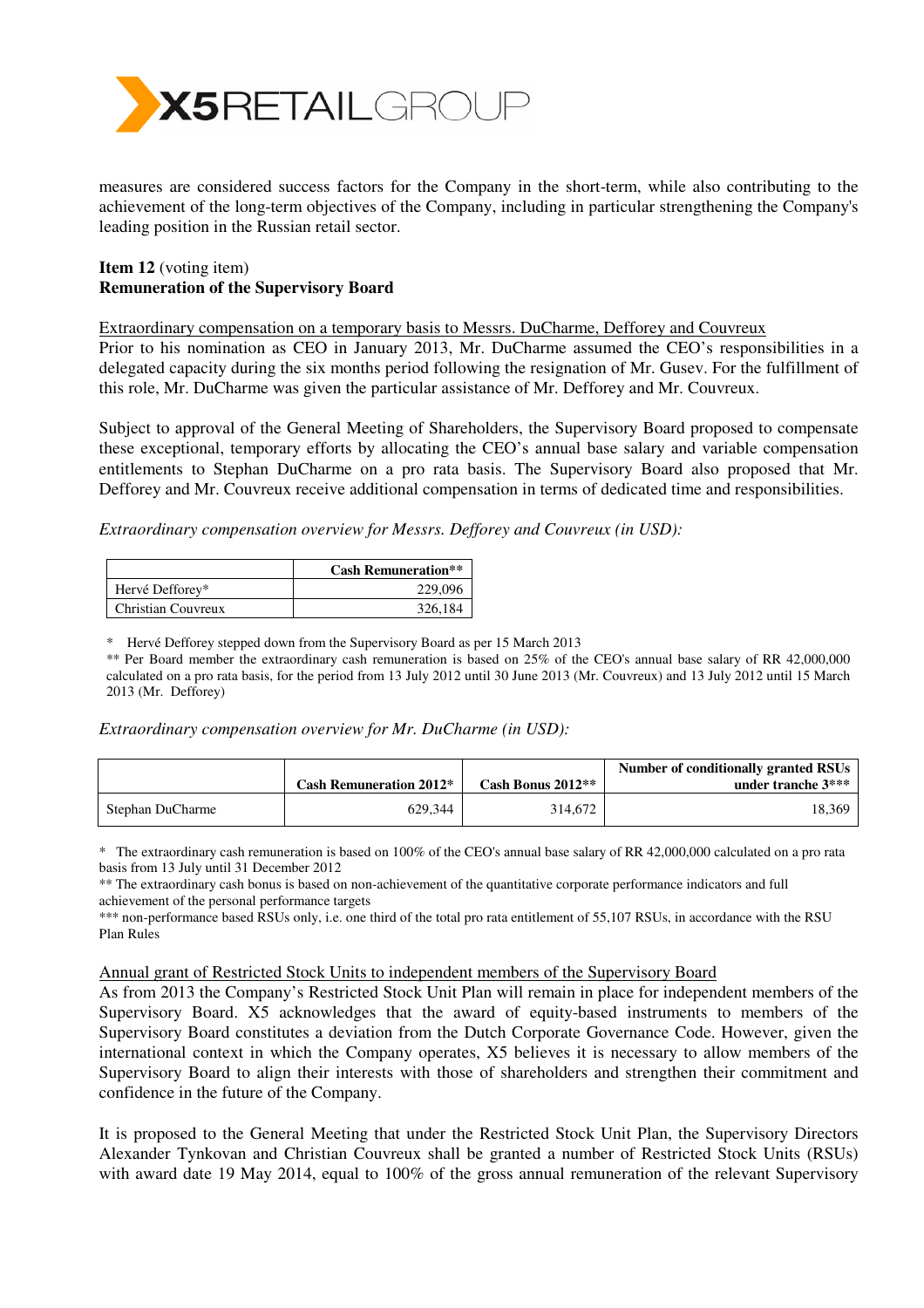

Director, divided by the average market value of one GDR as of 19 May 2013. Under the rules of the plan, the average market value is defined as the volume weighted average price of a GDR over the thirty calendar days immediately preceding 19 May 2013. The volume weighted average price is calculated using the closing price of a GDR taken from the Official List of the London Stock Exchange.

The award is subject to the relevant Supervisory Director holding office during the period until the award date. The awarded RSUs will vest on 19 May 2016, followed by a lock-in period ending on 19 May 2018.

#### **Item 13** (voting item) **Designation of the Supervisory Board as the corporate body authorised to issue new shares or grant rights to subscribe for shares**

In accordance with article 6 paragraph 1 of the Articles of Association, it is proposed to the General Meeting to designate the Supervisory Board, for a period of 18 months as of the date of the AGM, until 29 October 2014, as the corporate body of the Company authorised to resolve on the issuance of, and/or the granting of rights to subscribe for, up to a maximum of 6,789,322 new shares (i.e. 10% of the issued and outstanding capital of the Company at the date of this resolution), for general corporate purposes, including but not limited to financing of acquisitions and pursuant to the Company's Employee Stock Option Plan and/or Restricted Stock Unit Plan. This delegation (the "2013 Delegation") also applies to the issue of new GDRs, or rights to subscribe for new GDRs. One GDR represents 0.25 share of the Company.

#### **Item 14** (voting item)

# **Designation of the Supervisory Board as the corporate body authorised to restrict or exclude the preemptive rights upon issue of new shares or granting of rights to subscribe for shares**

Pursuant to article 7 paragraph 3 of the Articles of Association, the General Meeting may designate the Supervisory Board as the corporate body authorised to resolve on the restriction or exclusion of any preemptive right in connection with the issuance of, and/or the granting of rights to subscribe for, shares in the capital of the Company. Such designation shall only be valid for a specific period of no more than five (5) years and may from time to time be extended with a period of not more than five (5) years.

It is proposed to the General Meeting to designate the Supervisory Board as the corporate body authorised to resolve on the restriction or exclusion of any pre-emptive right in connection with the issuance of, and/or the granting of rights to subscribe for, shares in the capital of the Company under the 2013 Delegation for a period of 18 months as of the date of the AGM, until 29 October 2014.

The proposal to designate the Supervisory Board must be adopted by two-thirds of the votes cast, if less than 50% of the issued capital of the Company is present or represented at the AGM. If 50% or more of the issued capital of the Company is present or represented at the AGM, a simple majority is sufficient to adopt the proposal.

#### **Item 15** (voting item)

# **Authorisation of the Management Board to have the Company acquiring shares or GDRs in its own capital**

The General Meeting is requested, in accordance with article 9 paragraph 3 of the Articles of Association, to authorise the Management Board for a period of 18 months as of the date of the AGM, until 29 October 2014, to cause the Company to purchase, for general corporate purposes, shares or GDRs in the Company's own capital, representing up to 10% of the issued share capital of the Company as at the date of the AGM (for the avoidance of doubt, the 'issued share capital of the Company' includes issued shares and/or GDRs yet owned